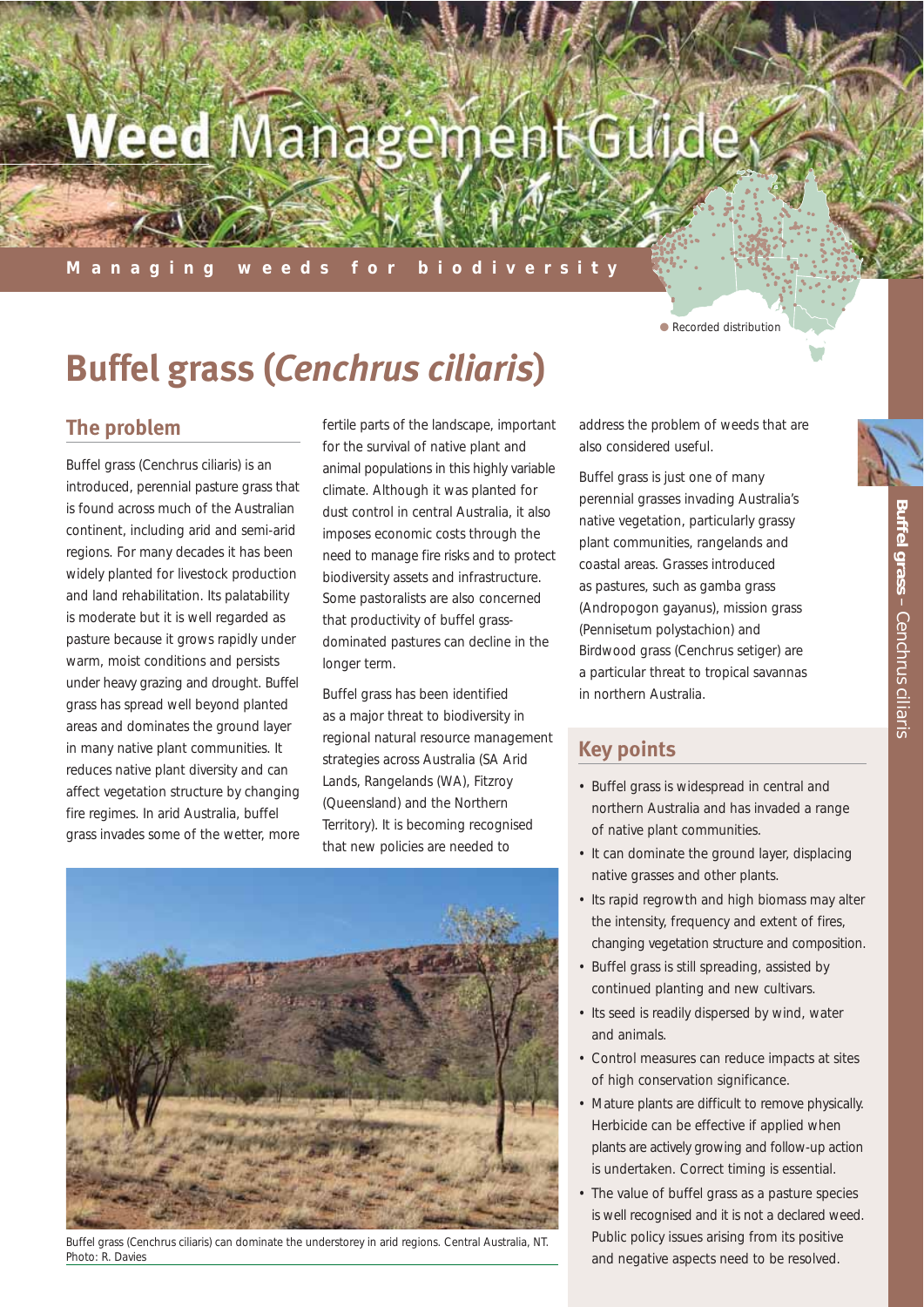

## **The weed**

Numerous forms of buffel grass have been imported to Australia from across its native range. They differ in their drought, temperature and soil tolerance, growth form, palatability, and in quantity and timing of seed production. Eleven have been registered as cultivars in Australia. Two closely related species, *Cenchrus pennisetiformis* (Cloncurry grass) and *C. setiger* (Birdwood grass), have also been planted as pastures in Australia and are naturalised. Their range is similar, but they are less common than *C. ciliaris*.

The most common uses of buffel grass in Australia are:

- as a pasture for livestock production in semi-arid and arid lands (where sowing often follows native vegetation clearing)
- to stabilise areas disturbed by mining, infrastructure development or overgrazing.

Buffel grass is a long-lived tussock grass with a deep, tough root system. While some cultivars can grow up to



Birdwood grass (*Cenchrus setiger*) seed head lacks long, fine bristles. Photo: Jose Hernandez @ USDA-NRCS PLANTS Database

1.5 m tall, others are less than 1 m tall. Some have rhizomes up to 0.5 m long. The tough, branched stalks have swollen bases and produce leaves at the basal and higher nodes. Leaves are roughtextured downwards, hairless or with fairly sparse, long hairs. Leaf blades have prominent midribs and leaf sheaths are keeled. The ligule at the junction of the leaf blade and sheath is a row of hairs, 0.2–2 mm long.

The flower head is cylindrical, erect, dense, spike-like, 2.5–15 cm long and varies in colour from straw-coloured to purple. It consists of bristly burrs borne on a zigzag central axis. The burr has whorls of flexible bristles, a thin outer whorl and a ciliate (hairy) inner whorl

**Buffel grass (***Cenchrus ciliaris***)**



Image: M. Robertson



Burr. Image: M. Robertson



Shedding seed head, with zigzag axis. Image: M. Robertson



Ligule at the junction of leaf blade and sheath is a fringe of hairs, 0.2–2 mm long. Image: M. Robertson

with one longer bristle, 8–16 mm long. The bristles are joined at the very base into a disc. Mature burrs contain a small seed (<2 mm long) and are dispersed by wind, water, animals, clothing, boots and vehicles.

## **Advantages, disadvantages and broader impacts of buffel grass**

Buffel grass has proved useful for pasture and soil retention in a wide range of environments due to its drought tolerance, high biomass, deep roots, rapid response to summer rains, relative palatability and resistance to overgrazing. It produces viable seed so that stands can be self-replacing and pastures may not need to be reseeded. These same characteristics also make it an environmental weed.

Like any pasture species, buffel grass has limitations, such as:

- Through competition with native species, it reduces diversity of pasture including native grasses that are highly valued fodder after rain. The effect may be exacerbated by selective grazing of more palatable species.
- The initial increase in productivity when buffel grass pasture is established is not always maintained, and pastures may run down over time (10 years or less in some soils), especially where environmental conditions do not favour legumes. This problem is difficult to address in a cost-effective manner, especially on less productive lands.
- Once buffel grass has been established as the dominant ground cover, conversion to an alternative pasture would be prohibitively expensive.
- Some cultivars are more palatable than others. The less palatable forms may gradually become dominant in grazing lands through selective grazing.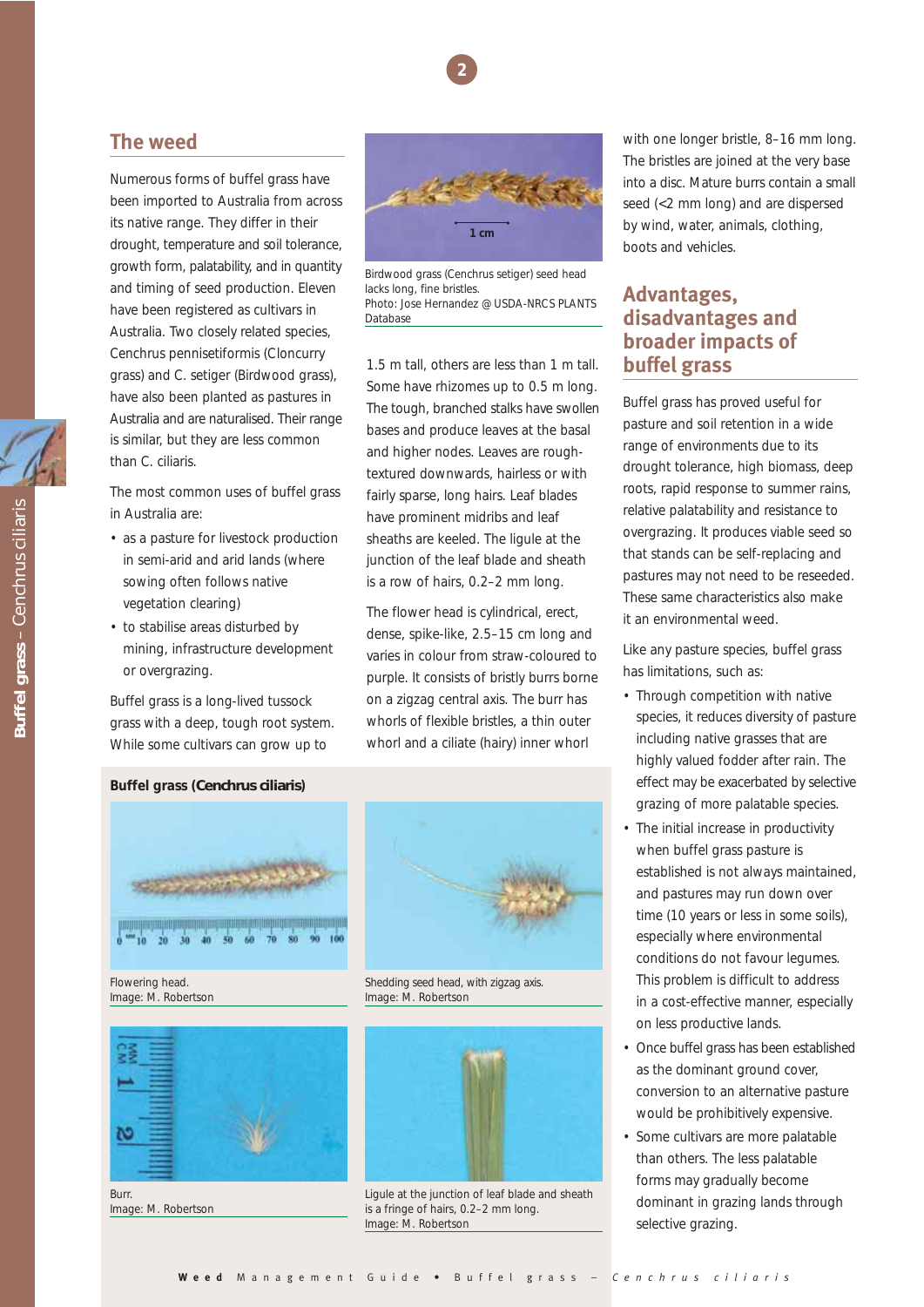

• Old leaves and stalks may persist for several years and are of no value to stock but may restrict their access to fresh growth.

Broader environmental impacts of buffel grass include the following:

- Dry buffel grass foliage forms a relatively continuous flammable ground layer that can carry extensive and intense fires. It recovers its biomass very rapidly when moisture is sufficient and can burn when partly green. Therefore it can carry fire at much shorter intervals than native understorey. More frequent hot fires alter native plant community structure because established trees and shrubs can be killed and young ones destroyed before they have produced seed.
- Patch burning is needed in some native vegetation types such as hummock (*Triodia*) grasslands to maintain biodiversity and bush food resources, and to reduce the risk of large wildfires. It becomes more difficult to manage after buffel grass has invaded the landscape.
- Food sources and habitat for native fauna may be altered. In particular, native grass seed that is eaten by granivorous birds can be depleted, and habitat patchiness and diversity of invertebrates reduced. Loss of trees and shrubs to fire reduces habitat diversity.
- Native plants affected by invasion of buffel grass provide a diminished resource for traditional indigenous livelihoods including bush food, timber and medicine.
- Where buffel grass pasture occurs adjacent to fire-sensitive native vegetation, it can burn hot enough to carry fire into the remnants, opening up the canopy. The edges are then more prone to degradation, including by weed invasion. In this way, the area and integrity of habitat can be progressively reduced.



Mature buffel grass (*Cenchrus ciliaris*) tussocks grow rapidly after summer rains. Uluru NT. Photo: R. Davies

• Restoration of native vegetation on previously cleared lands may be needed for recovery of threatened species or ecological communities. Buffel grass can be a major constraint to such efforts.

## **Weed identification and similar native species**

A number of grasses in the genus *Cenchrus* and the closely related genus *Pennisetum* occur in Australia, including native and introduced, annual and perennial species. Most have flower heads that are spike-like, consisting of a central axis bearing numerous hairy, bristly or spiny burrs that are actually very short floral branches.

#### **How to identify** *Cenchrus* **species**

The introduced perennial pasture species, buffel grass (*Cenchrus ciliaris*), Birdwood grass (*C. setiger*) and Cloncurry, white or slender buffel grass (*C. pennisetiformis*) have burrs that lack sharp, rigid spines. They are closely related—in fact *C. pennisetiformis* and *C. ciliaris* are sometimes considered to be the same species. Alternative species names for the buffel grasses are *Pennisetum ciliare*, *P. setigerum* and



Mossman River grass (*Cenchrus echinatus*) is a spiny annual weed in both northern and southern Australia. Photo: C. Wilson

*P. pennisetiforme*. Burrs of buffel grass and Cloncurry buffel grass have soft, ciliate bristles but these are lacking in Birdwood grass. Other *Cenchrus* species in Australia are native perennials and introduced annuals.

Annual *Cenchrus* species with spiny burrs can be a nuisance and are often declared noxious. Mossman River grass (*C. echinatus*) is the most widespread in Australia. Innocent weed or gentle Annie (*C. longispinus*) is most prevalent in the south, especially along the Murray River. Indian sandburr or Gallon's curse (*C. biflorus*) is naturalised in northern Australia. *C. brownii* occurs along the northern coast and offshore islands and spiny burr-grass (*C. incertus*) occurs mainly in eastern Australia.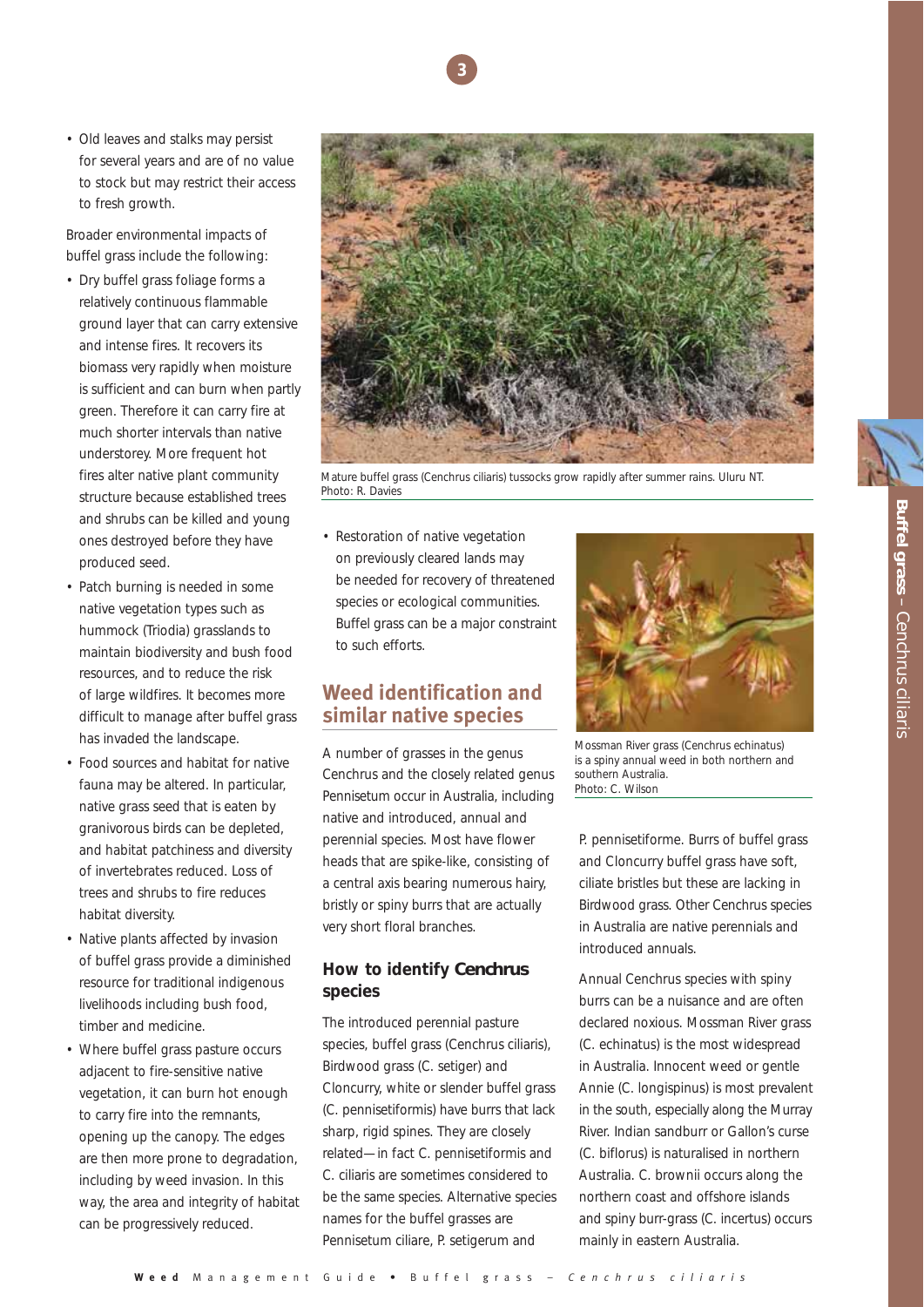



Native species: black bottle-washers (*Enneapogon nigricans*). Photo: T. Reynolds

#### **Similar native species**

The native *Cenchrus* species (*C. elymoides*, *C. robustus* and *C. caliculatus*) are perennial, with various burrs, but lacking the long flexible bristles of buffel grasses and most *Pennisetum* species. *C. elymoides* is confined to the tropics of northern Australia (Kimberley, northern NT and Cape York regions). *C. robustus* and *C. caliculatus* mainly occur in the eastern districts of Queensland and NSW. The flower head of *C. caliculatus* is loosely packed, 4–24 cm long; its burrs have rigid inner bristles (4–11 mm long) and are often dark purplish. *C. robustus* has 45–60 rigid, 9–13 mm long bristles in a single whorl.

Other native grasses with spike-like heads include annual and perennial nine-awn grasses or bottle-washers (*Enneapogon* species), smaller grasses that have florets crowned with a ring of nine hairy awns.

## **How it spreads**

Buffel grass has been spread throughout the dry tropics, subtropics and arid lands of the world by human activities. It is thought to have been introduced inadvertently to Australia in the 1870s in camel harness from western Asia. Camel trains were major means of transport through inland Australia and it is likely that buffel grass became

locally established along their routes. Some of its early spread may have been deliberate. From 1910 buffel grass was actively distributed for planting as pasture, initially in WA, then more widely. Introductions of new forms from Africa began in the 1920s and were evaluated by government agencies, mainly in NSW and Queensland. From the 1940s seed was imported from around the world for trials. There is evidence that buffel grass had been planted in central Australia before systematic planting for land rehabilitation began there in the 1960s. Prior to 1972, nine introduced forms had been registered as cultivars in Australia and their seed produced commercially. Buffel grass pastures have been sown in a range of environments across Australia, on land cleared for the purpose, or into native vegetation.

Buffel grass spreads through dispersal of its fluffy burrs by wind, water and animals, particularly along drainage lines and roads. Its spread along roads can also be assisted by vehicle draughts and movement of soil by graders and other vehicles. Buffel grass may be slow to establish initially but it may then spread readily beyond planted areas under favourable seasonal conditions. In the arid zone, it has spread extensively during infrequent episodes when summer rainfall was well above average for several years. This has been documented in the Ashburton River catchment in WA, from 1978 to 2002.

## **Where it grows**

Buffel grass is native to Africa, the Middle East and Asia and naturalised elsewhere, including the USA and Mexico where it is planted for cattle pasture. In Arizona it invades firesensitive plant communities and the increased risk of fire poses a threat to the distinctive Saguaro cactus communities.

Buffel grass can survive in areas with average rainfall of more than 200 mm annually (or 170 mm in summer). It occurs naturally in regions having up to 1000 mm annual rainfall. Under higher rainfall, tropical conditions or in regions with winter rainfall of 400 mm or more, buffel grass is less competitive with other plant species, including perennial grasses.

In northern and central Australia buffel grass occurs mainly in the semi-arid to arid zone. In arid regions it is most common along ephemeral watercourses, on alluvial plains, other run-on sites and calcareous rises. It thrives in sandy loam but may be slow to establish on heavy clay and prefers neutral to alkaline soils. It is not highly tolerant of severe frost or prolonged water logging.

At the local scale, studies in central Australia have found that buffel grass is most likely to be found nearer to drainages and tracks, in less rugged terrain, with lower hummock grass cover and on soils with greater clay content than rocky slopes or sand plains. Drainage lines and tracks provide opportunities for dispersal and also favourable sites for establishment (disturbed or bare ground, higher fertility, moisture and lack of plant competition). In fragmented landscapes, small or narrow remnants of native vegetation are more vulnerable to buffel grass invasion than larger patches with an intact canopy.

Native plant communities invaded by buffel grass include:

- Poplar box (*Eucalyptus populnea*) and silver-leaved ironbark (*E. melanophloia*) woodlands in Queensland.
- Mountain coolabah (*Eucalyptus orgadophila*) woodlands in Queensland.
- Brigalow (*Acacia harpophylla* dominant and subdominant) listed as Endangered under the *Environment Protection and Biodiversity Conservation Act 1999* (EPBC Act).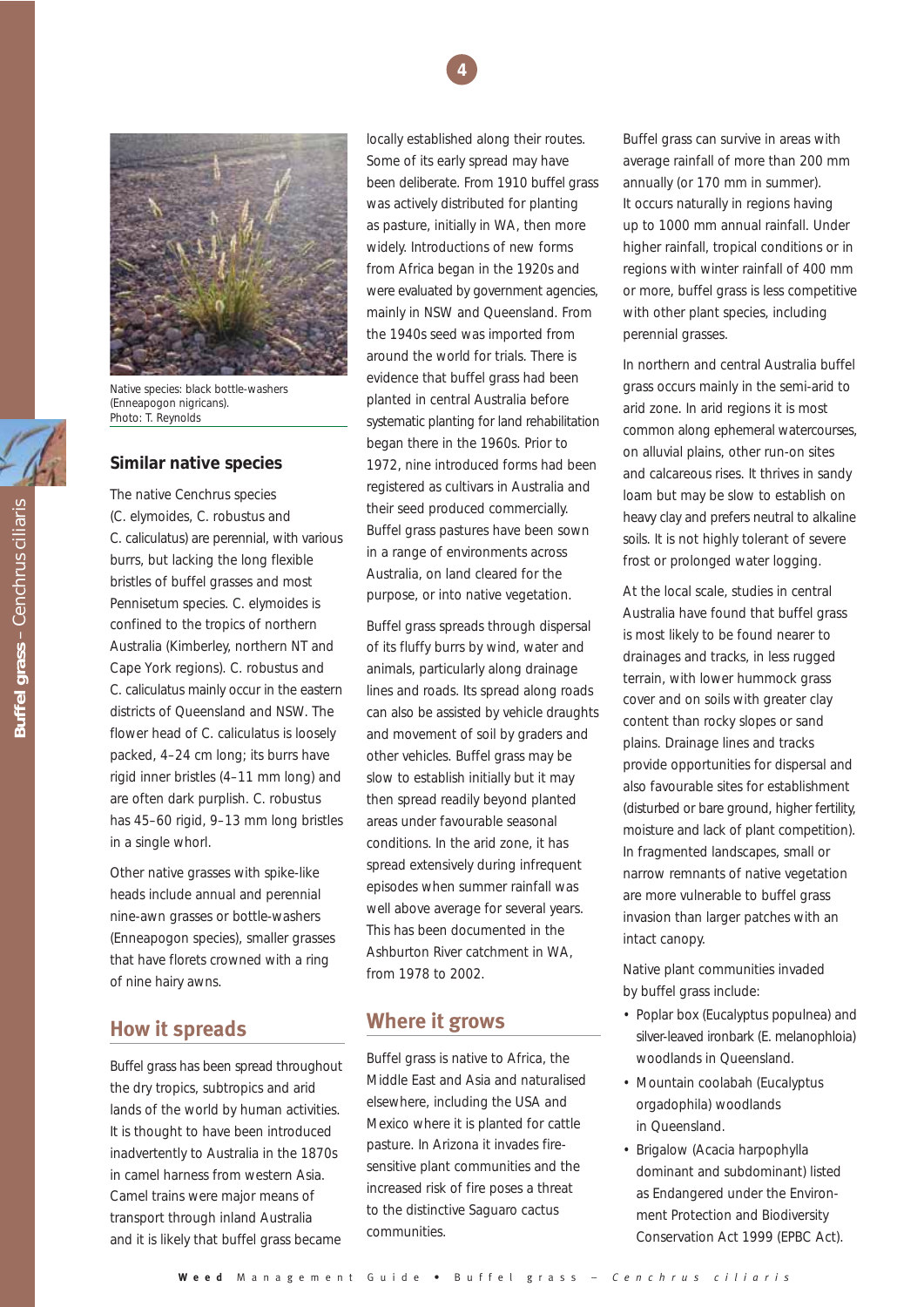Buffel grass - Cenchrus ciliaris **Buffel grass** *– Cenchrus ciliaris*

- Gidyea / gidgee (*Acacia cambagei*) shrublands in central west Queensland.
- Riparian and floodplain woodlands throughout the semi-arid and arid zones, eg river red gum (*Eucalyptus camaldulensis*) and teatree (*Melaleuca* species) woodlands on ephemeral rivers in central Australia.
- Vegetation on alluvial plains and other sites of relatively fertile soils in central Australia (eg *Acacia* woodlands and ghost gum (*Corymbia aparrerinja*) and bloodwood (*Corymbia opaca*) open woodlands).
- Coastal vegetation and islands off the Pilbara coast (Western Australia), riparian zones and wetlands, alluvial plains; tussock grasslands, eucalypt woodlands, chenopod shrublands and overgrazed hummock grasslands.
- Mulga (*Acacia aneura*) open / woodlands and shrublands are sometimes invaded at sites of higher moisture and soil fertility.
- Dry rainforest or 'softwood scrub' remnants dominated by species such as bottle tree *Brachychiton rupestris*, belah *Casuarina cristata*, vines etc can be invaded along edges adjacent to pasture if burnt, including semievergreen vine-thickets listed as Endangered under the EPBC Act.

## **Potential distribution**

**5**

Buffel grass is still spreading within and between regions, unassisted and through planting. Modelling based on climatic and soil requirements has predicted that 25% of Australia is potentially 'highly suitable and 43% suitable for buffel grass growth'.

Extensive areas were mapped as suitable or highly suitable, where buffel grass has not yet been recorded or records are sparse. These included northern SA and adjoining areas. Soil and climate data were classified at a broad scale for the continental mapping. Modelling at finer spatial scales is needed to predict with more certainty where areas of high biodiversity value are under threat.

Mapping of current buffel grass distribution is largely based on accumulated records, particularly herbarium specimens, though the collection of such records has not been comprehensive in space or time. Field surveys are needed to determine how accurately existing records represent the current limits of distribution.

Genetic studies suggest that forms of buffel grass that are not genetically



Buffel grass (*Cenchrus ciliaris*) infestation on calcareous loamy soil along a creek in Karijini NP, WA. Photo: S. van Leeuwen

identical to the main cultivars are naturalised in central Australia. Forms other than registered cultivars may have been introduced to the region or new types may be arising in the field. Research is also underway into breeding new types to extend its use as pasture in heavier soils and cooler regions. New forms of buffel grass may have potential to invade a wider range of habitats.

There is inherent uncertainty in predicting the potential limits of distribution due to the wide range of conditions in which buffel grass already occurs; imprecise knowledge of the current range, genetic variation, breeding system and ecology of naturalised populations; and the unknown effects of factors such as future land management changes, cultivar development programs and long-term climatic variation.

## **Growth cycle**

Buffel grass is summer-active. Established plants can respond rapidly to small rains in spring to autumn but make little growth during winter in the inland non-tropics. Seeds germinate rapidly, but will not germinate on light falls of rain. Generally, at least 20–25 mm of rain is required for germination and establishment, as buffel grass seeds need to be moist for about 3–5 days in order to germinate. Plants can germinate from seed, mature and flower within 6 weeks of a significant rainfall event.

Buffel grass seed may survive for up to an estimated 4 years in the soil, but plants can live for many years (possibly up to about 20 years). In drier locations, moisture levels sufficient for high seed production, or for widespread germination and plant establishment, may occur infrequently. The variable climate may result in a dynamic distribution of buffel grass across the landscape, with drier sites being recolonised from moist refuges after prolonged drought.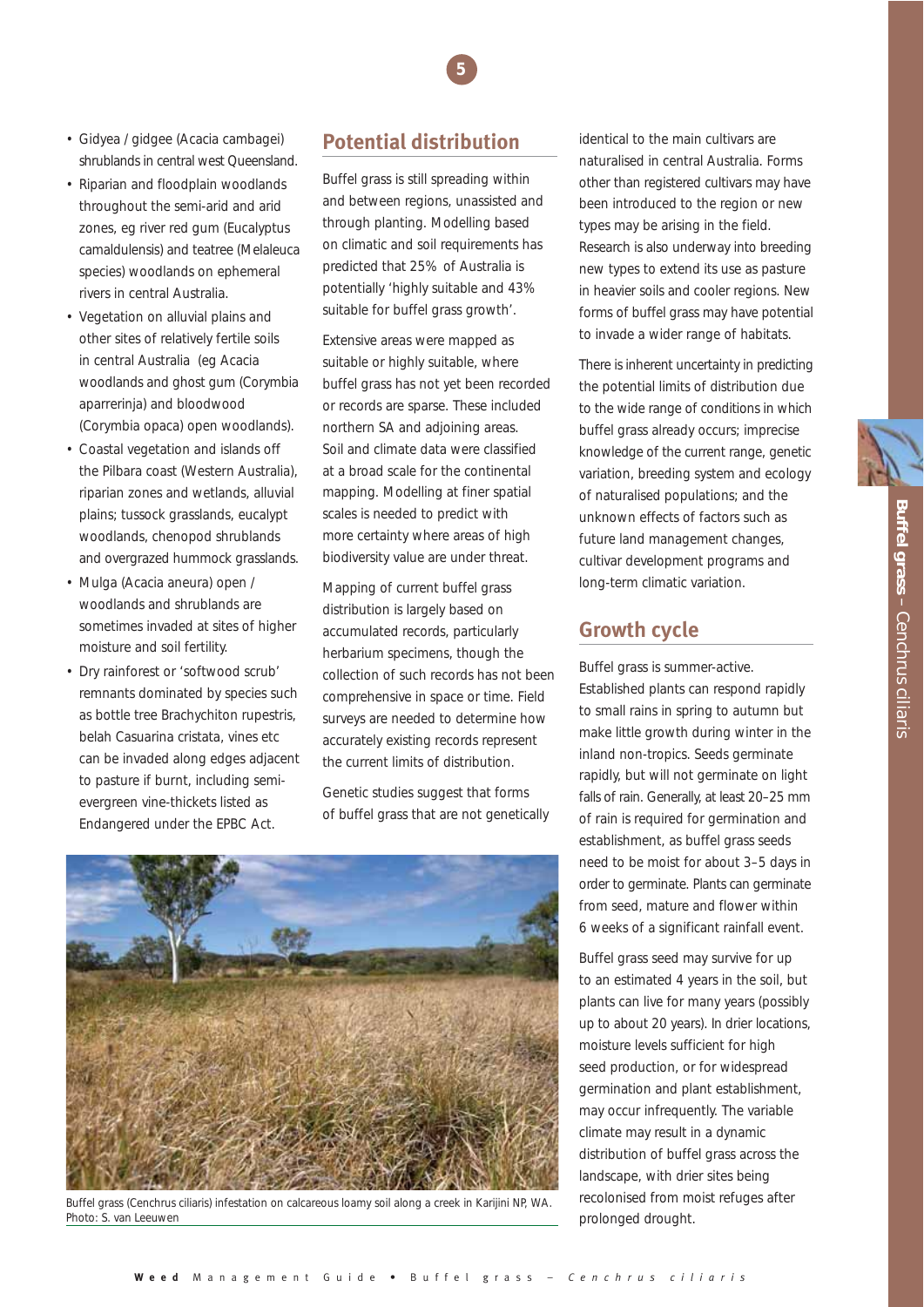



Buffel grass (*Cenchrus ciliaris*) burnt butts resprouting after summer rain. Uluru, NT. Photo: R. Davies

## **What to do about it**

There is potential for buffel grass to spread within and beyond its current range. In regions where its distribution is limited, it may be feasible to contain its further spread through early intervention. Management options that would significantly reduce the abundance of buffel grass on a broad scale are yet to be developed. To minimise existing and potential threats to biodiversity, a range of strategies is needed.

• **Regional planning:** in many regions, buffel grass is both a pasture plant and a major weed of native ecosystems. Processes are needed to resolve policy issues and enable a co-ordinated approach to vegetation management including weed control. Priority areas for control measures should be identified across the region. These include sites of significance for biodiversity and areas where buffel grass is just starting to invade. Long distance dispersal along roadsides into susceptible habitats is probably assisted by road grading and slashing operations. Strategies will be needed to prevent further spread

along and from roadsides and other infrastructure corridors.

- **Fire:** the rapid build-up of buffel grass after favourable seasonal conditions can fuel fires of increased extent, frequency and / or intensity, which threaten biodiversity. Clumps of buffel grass under trees and shrubs can also increase localised fire intensity and flame height, damaging woody species. Strategies are needed to prevent more frequent, extensive wildfires. Areas dominated by buffel grass may need to be slashed or grazed to reduce buffel grass biomass where other values would not be at risk. Where fire has removed old buffel grass foliage, there is an opportunity to target fresh regrowth with control measures such as herbicides after significant rainfall.
- **Buffel grass pastures: native** vegetation adjacent to pastures is at risk from buffel grass invasion. To contain buffel grass within the pasture, grazing needs to be managed to minimise seed production and dispersal. A buffer zone with intact vegetation provides competition to buffel grass seedlings. It should be monitored and colonising plants

removed. Fires in pastures should be prevented from escaping into native vegetation remnants as they can open them up to buffel grass invasion.

- **Native rangelands containing buffel grass:** it is beneficial for both pastoral and conservation purposes to maintain plant diversity in the long term. Paddocks need to be spelled from grazing to allow native grasses to set seed following rainfall.
- **Areas managed for conservation:** buffel grass is easily the most significant weed in many arid and semi-arid areas of high value for biodiversity conservation. Strategic management is needed to minimise its further spread while mitigating adverse impacts on fire regime, habitat quality, ecosystem processes and plant community restoration. The first step in planning such an approach is often to acquire adequate knowledge about buffel grass distribution patterns and the biodiversity values under threat.
- **Soil stabilisation / rehabilitation:** once buffel grass is established, it persists and may exclude other plant species, prevent recovery of complex vegetation structure in the long term and become an on-going fuel hazard. There are alternative pioneer species and methods for rehabilitation.

#### **Prevent buffel grass spreading**

At regional and local levels, a high priority should be to monitor and control buffel grass in locations where the species is absent or sparse. This requires understanding local seasonal conditions that trigger abundant seedling establishment and local dispersal patterns. Spread is most likely soon after adequate warm season rainfall, especially following drought conditions or fire when other ground cover is sparse. Most resources will be needed at this time.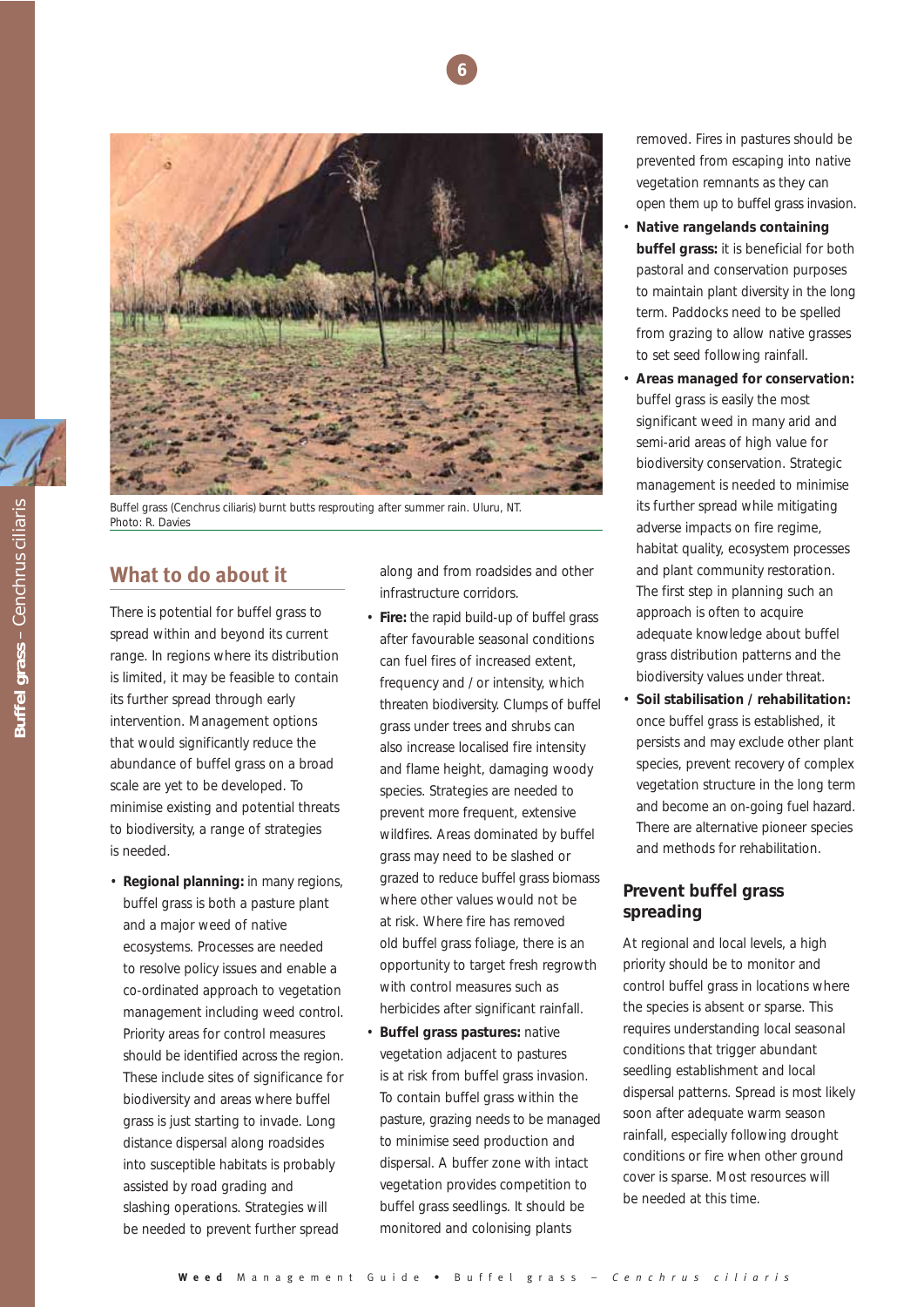#### **Strategic weeding in native vegetation**



Weed from the least weed-infested bush towards weed-dominated areas

- Locate and remove small, isolated infestations before they seed. Particular vigilance is needed along dispersal routes such as roadsides and drainage lines.
- Practise weed hygiene during slashing and road grading:
	- where possible, slash before seeds develop
	- slash into rather than away from patches of buffel grass
	- clean vehicles and clothing before moving to uninfested areas.

#### **Reduce established infestations**

Where buffel grass occurs in native vegetation a planned, strategic approach is essential to ensure that, after treatment, buffel grass is replaced by desirable plant cover rather than buffel grass regrowth, seedlings or other weeds. Sites of high biodiversity value should be identified and targeted first. As well as information on buffel grass biology and control methods, a plan should be based on specific knowledge about the site, including the distribution of other major weeds. It requires assessment of the need for revegetation following removal of buffel grass.

Steps to develop and implement a long-term weed management plan are:

#### **1. Investigate the site**

• Identify native plants (including grasses) and weeds.

• Map weed infestations: indicate buffel grass density across the site; identify major sources of seed from which re-invasion can occur.

**7**

- Map native vegetation condition: assess its capacity for recovery after buffel grass is removed and identify sites of high biodiversity values, such as habitats of rare flora and fauna.
- Values and risks: identify high risk sites for erosion and other factors.

#### **2. Develop the site action plan**

- Identify goals and priorities based on the site information.
- Define priority areas for control by overlaying maps of buffel grass density, native vegetation, site values and risks.
- Plan to weed strategically:
	- protect the better quality native vegetation first and consider the needs of rare fauna and flora
	- work from isolated buffel grass plants towards core infestations
	- control plants from upslope to downslope.
- Work in stages. The area targeted at each stage should be of a manageable size so that thorough follow up is possible.
- Include control of other weeds so that they do not establish where buffel grass has been removed.
- Select the most suitable control method for each buffel grass growth stage in each area to

avoid damage to native vegetation. Plan appropriate disposal of weed material.

- Plan a rapid response to seasonal changes to maximise the effectiveness of control activities.
- **3. Implement the action plan**
	- Remove buffel grass from the least infested areas before tackling more infested areas. Ensure that activities do not spread the seeds into clean areas or disturb native ground cover. Adapt to local seasonal conditions to prevent seedlings maturing and seeding.
	- Follow up by treating buffel grass regrowth in areas previously treated before moving to new areas of infestation.
	- Seek mechanisms for managing spread from adjacent lands into weed-free or treated areas.
- **4. Monitor and evaluate outcomes and adapt the plan accordingly** Include monitoring of native plant regeneration. In weed management programs there is often a tendency to focus on the removal of weeds as a goal, but at the site level the ultimate goal is restoration of native vegetation. It is important to monitor native plant regeneration and respond appropriately.

## **Control methods**

Mature buffel grass plants are difficult to kill because they have a tough base and extensive root system and regrow after cutting, grazing or burning. Herbicide treatment is effective only on actively growing foliage. In arid or semi-arid regions the period of active growth may be short and unpredictable. Old, dry growth can shield growing leaves from contact with herbicide and a single application may not be sufficient to kill the plant. Spot spraying or grubbing individual tussocks minimises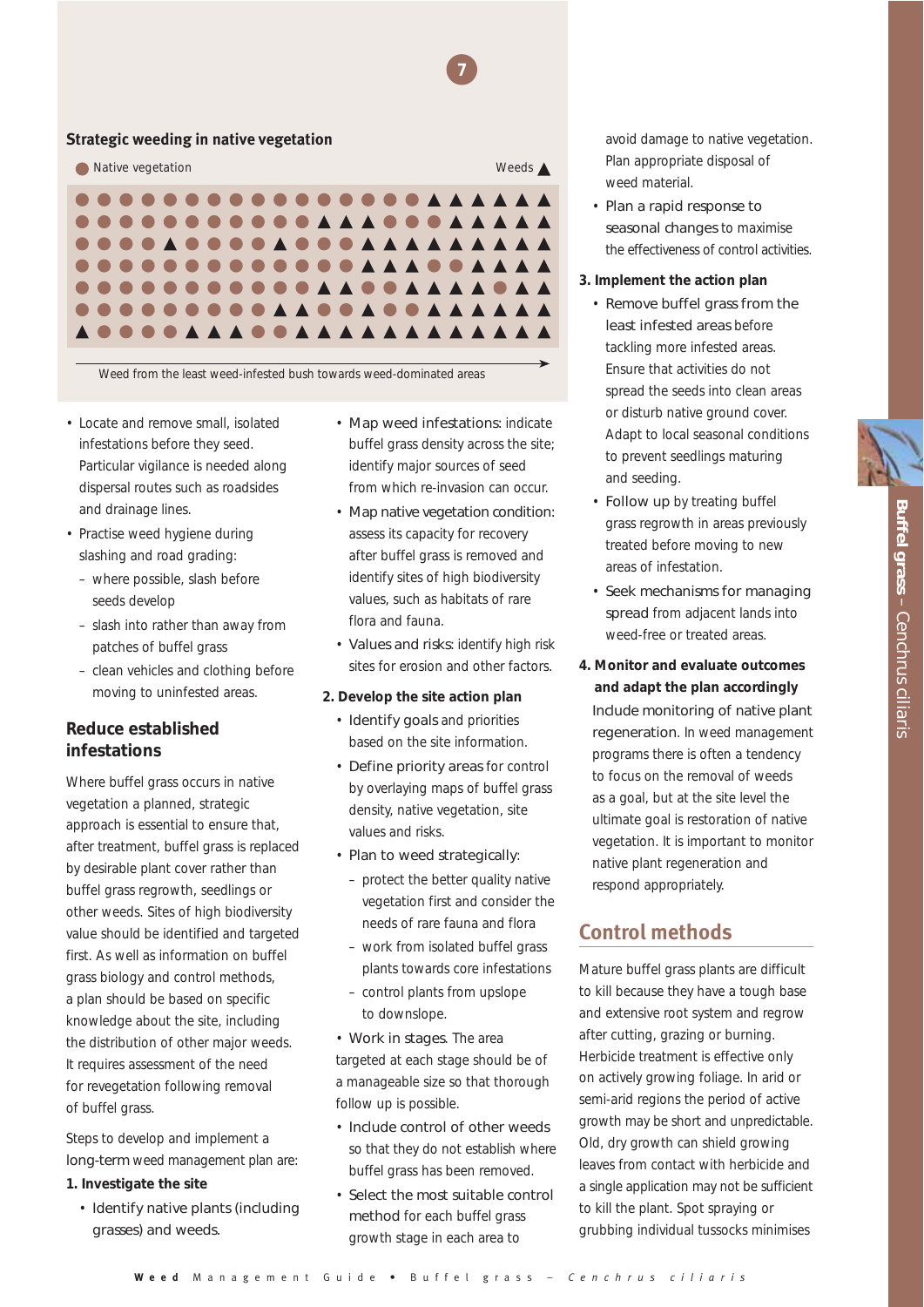

chemical wastage and risk of damage to other species. Large-scale mechanical removal favours re-establishment of buffel grass and slashing needs to be combined with other methods to have significant, lasting impact. A combination of physical and chemical treatments may be most effective. Because buffel grass is a valuable forage species, biological control is not an option, but existing organisms affect seed production in some regions.

#### **Physical removal of small or sparse infestations**

Small, isolated plants can be dug out from key sites, but mature buffel grass plants have a very tough crown and deep roots. The butt can be more than 30 cm across. Remove the weeds before seeding if possible. Follow up within weeks after rain to check for regrowth and for seedlings.

#### **Foliar spray**

To be effective, spraying should be undertaken when the growth rate is



The edge of Mazeppa NP, central Queensland 5 years after a hot fire fuelled by buffel grass damaged the tree canopy, promoting further invasion. Photo: D. Butler

high (leaves are bright green and glossy), and the herbicide applied to as much green foliage as possible. The period when conditions are suitable may be short. Spot spray using hand-held equipment (handgun and hose or knapsack) to avoid off-target damage. Persistent dry foliage may shield fresh growth. Follow up is essential using the same or other treatment methods.



Buffel grass invasion of intact gidgee / brigalow in Mazeppa NP, central Queensland. Photo: D. Butler

#### **Combined treatment of extensive infestations**

Initial slashing of old foliage followed by spraying after effective rainfall can be very effective. It may be desirable to leave slashed material on the ground to protect the soil from erosive rainfall. Follow up with further spraying or grubbing of surviving plants and seedlings when actively growing.

| <b>Contacts</b> |                             |        |  |  |  |  |
|-----------------|-----------------------------|--------|--|--|--|--|
|                 | State /<br><b>Territory</b> |        |  |  |  |  |
|                 | <b>NSW</b>                  | Г<br>ſ |  |  |  |  |
|                 |                             |        |  |  |  |  |

| State /<br><b>Territory</b> | <b>Department</b>                                                   | <b>Phone</b>                       | Email                                         | Website                                                 |
|-----------------------------|---------------------------------------------------------------------|------------------------------------|-----------------------------------------------|---------------------------------------------------------|
| <b>NSW</b>                  | Department of Primary Industries                                    | 1800 680 244                       | weeds@dpi.nsw.gov.au                          | www.dpi.nsw.gov.au/weeds                                |
|                             | Department of Environment and<br>Climate Change                     | 131 555                            | info@environment.nsw.gov.au                   | www.nationalparks.nsw.gov.<br>au/npws.nsf/Content/Weeds |
| <b>NT</b>                   | Department of Natural Resources,<br><b>Fnvironment and the Arts</b> | (08) 8999 2020                     | weedinfo.nreta@nt.gov.au                      | www.nt.gov.au/nreta/natres/<br>weeds/index.html         |
| <b>Qld</b>                  | <b>Environment Protection Authority</b>                             | <b>EPA Hotline</b><br>1300 130 372 | Customer service centre<br>csc@epa.qld.gov.au | www.epa.gld.gov.au                                      |
| <b>SA</b>                   | Department of Water, Land and<br><b>Biodiversity Conservation</b>   | (08) 8303 9620                     | N/a                                           | www.dwlbc.sa.gov.au                                     |
| <b>WA</b>                   | Department of Agriculture and Food                                  | (08) 9368 3333                     | enquiries@agric.wa.gov.au                     | www.agric.wa.gov.au                                     |
|                             | Department of Environment<br>and Conservation                       | (08) 9334 0333                     | info@dec.wa.gov.au                            | www.naturebase.net/                                     |
| Australia-<br>wide          | Australian Pesticides and Veterinary                                | $(02)$ 6272 5852                   | EnquiryLine@apvma.gov.au                      | www.apvma.gov.au                                        |
|                             | Medicines Authority (APVMA)                                         | Fax: (02) 6272 4753                |                                               | http://services.apvma.gov.au/<br>PubcrisWebClient       |

Contact details for state and territory agencies with responsibility for weeds are listed above, along with the Australian Pesticides and Veterinary Medicines Authority (APVMA). The APVMA website hosts the PUBCRIS database which contains information on all herbicides that are registered in each Australian state and territory, including minor use permits.

Consult your local natural resource management organisation or council to find local contacts on managing weeds for biodiversity, including community groups working on buffel grass.

Refer to the CRC for Australian Weed Management website (www.weeds.crc.org.au) for weed management guides in this series, as well as guides for Weeds of National Significance and Alert List species. The Introductory Weed Management Manual (also available from this website) may assist in developing a plan tailored to your situation.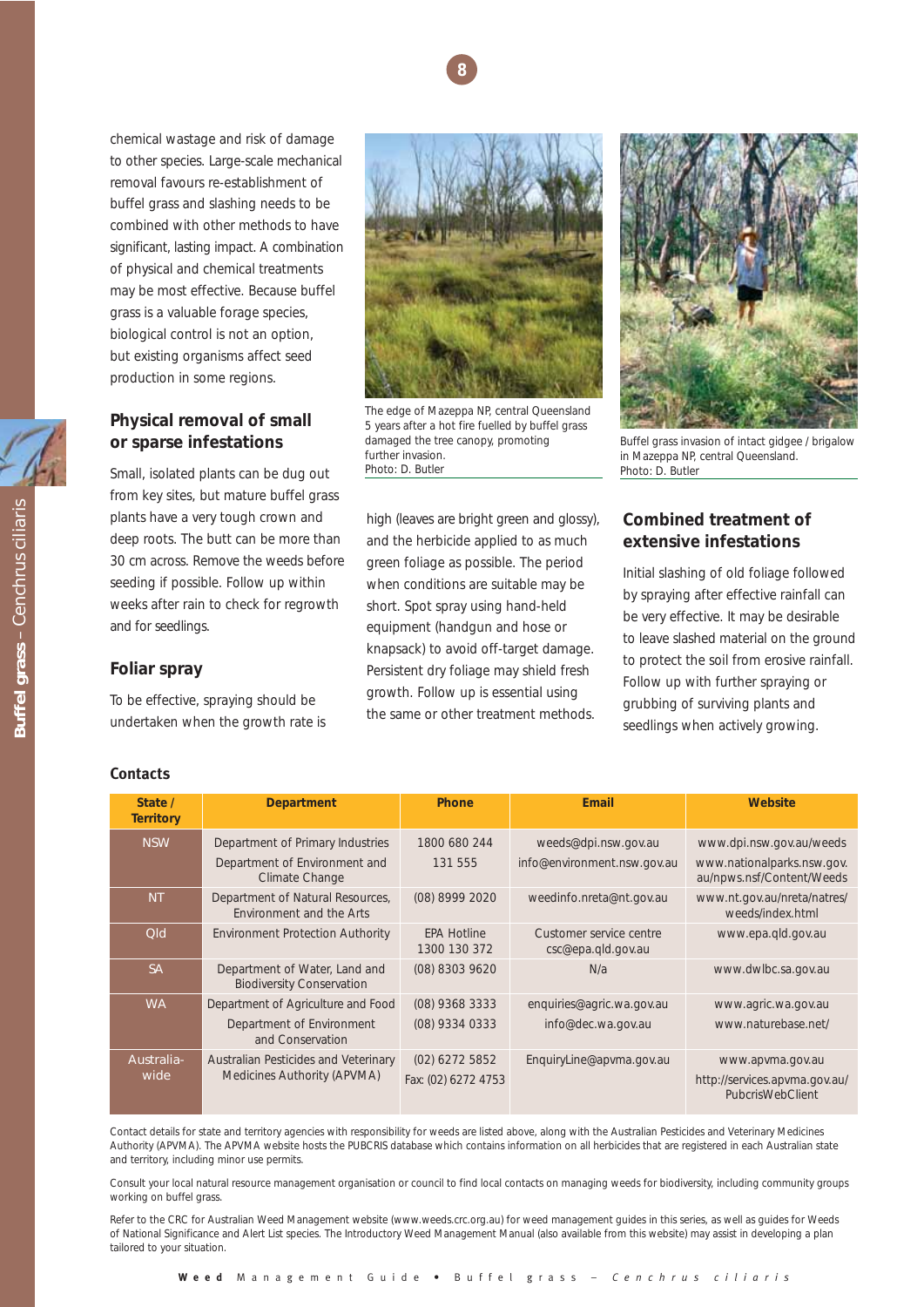*...case study*

## **Success managing buffel grass at Alice Springs Desert Park**

**9**

Alice Springs Desert Park introduces visitors to central Australia's diversity of habitats, plants and animals and to cultural knowledge and use of the environment. The exhibits and infrastructure occupy a core area of 54 hectares within a wider park area of 1300 hectares of natural vegetation, extensively invaded by buffel grass. The park is situated on the lower slopes of the MacDonnell Ranges and the adjacent plain. Throughout the district, buffel grass typically dominates such habitats, where it has largely replaced native grasses and other herbaceous plants.

A buffel grass control program has been conducted in the park since its inception in 1996. The first goal was to eradicate it from the core area, to enable visitors to see and understand more of the native ecosystem. A further goal is to reduce the level of buffel grass fuel in the wider park area to reduce the risk to biodiversity assets and infrastructure from wildfire.

Early control methods employed in the core area included grubbing out individual plants and following up with herbicide spot spraying whenever green shoots appeared after rain. The project is labour intensive and much assistance has been received from volunteers and community work programs. Follow-up work could be needed more than once a year, but the number of work hours decreased greatly over the first two years, both in dense and light infestations. A large proportion of the core area has now been cleared of buffel grass, in spite of unusually wet conditions in 2000 and 2001 which delayed this achievement.

At the start of the program, it was not known whether removal of buffel grass could be achieved. Also unknown was the likely vegetation response to its removal. In fact, there has been



Chipping individual buffel grass (*Cenchrus ciliaris*) tussocks in Alice Springs Desert Park, NT. Photo: G. Dinham

a transformation from an understorey consisting almost entirely of buffel grass to a remarkable diversity of native grasses and other herbaceous plants, occurring through natural regeneration. These results suggest that even where buffel grass has become dominant, native plants persist in the seedbank for a number of years and can germinate readily after rain, once the weed is removed. Some resilience of the native understorey is not unexpected, given its adaptation to long periods of little rain, but the maximum longevity of the native seedbank is not known. Much of the spread of buffel grass in central Australia has occurred in the past four decades.

Ongoing monitoring will be needed to prevent buffel grass reinvasion of the core area, especially where soil is disturbed or native understorey is very sparse. Since 2005 buffel grass in the wider park has been sprayed or chipped at strategic locations, with larger areas

on relatively flat ground being slashed by machinery. Whipper snippers were used around the base of trees and shrubs. Where possible, the slashing was timed to prevent seed set and the viable seedbank is expected to diminish over time. There has been little recent buffel grass seedling recruitment due to dry conditions.

The slashing has been successful in reducing fuel loads and the threat of wild fire. The reduction in the amount of buffel grass has allowed native plants to grow between the slashed clumps. Slashing has been followed up with spot spraying and grubbing. Slashed clumps are easier to grub when dry and easier to spray after rain events.

rice 2005 buffel grass in the grass will return and you will have<br>
c locations, with larger areas<br>
c locations, with larger areas The park managers emphasise that there is no point to any treatment unless you have the capacity to do the follow-up spraying after rain events as the buffel grass will return and you will have wasted your time.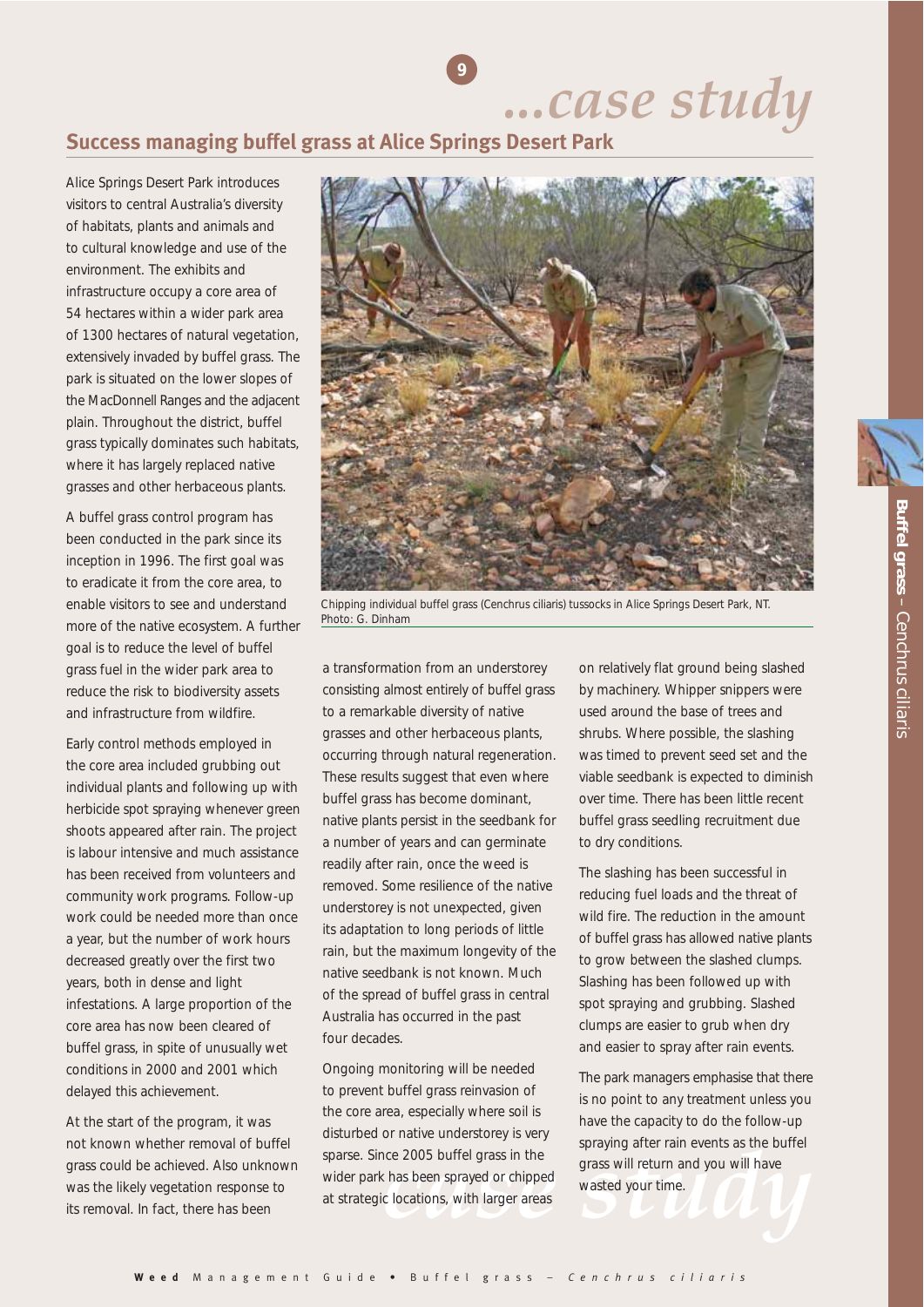## **10**

## **Herbicides**

Herbicides, including grass-selective chemicals, are registered on labels for controlling buffel grass only in certain crop situations in Australia. A 'Permit to allow minor use of an AGVET chemical product' may be issued to allow registered products to be used for a purpose or in a manner that is not included on the approved label. Permits that include treatment of environmental weeds, including perennial grasses with glyphosate in some non-crop situations exist in NSW, Queensland, SA and WA. The Australian Pesticides and Veterinary Medicines Authority website includes the relevant permit for each state. Glyphosate is a non-residual, systemic chemical and affects both broad-leaved plants and grasses. Glyphosate herbicide formulated for aquatic situations has been effective on buffel grass when applied to actively growing foliage and regrowth.

Trials to control buffel grass in noncrop situations with systemic herbicides, both grass-selective and non-selective, have indicated that a range of factors are critical to successful control of both seedlings and regrowth. These include:

- The plants' condition at the time of treatment will determine its effectiveness. They must be actively growing with no sign of senescence and may be flowering but should not be seeding. If timed well, it may be possible to spray both resprouting mature plants and seedlings at the same time when seedlings are sufficiently developed after heavy summer rain.
- Herbicide should be applied to as much of the green leaf as possible. This is best achieved by spot spraying. Reduced contact in the spray shadow may be unavoidable, necessitating repeated treatment. Treatment that combines slashing followed by spraying may be most effective.
- An assessment should be made of native plants and their susceptibility to different herbicides in order to minimise off-target damage. In some situations, grass-selective and nonselective herbicides may be suitable during different phases of the control program.
- Follow up treatment, using the same or different methods, should be applied to actively growing plants and to seedlings.

To address these critical factors, forward planning is needed. A treatment program should be carefully tailored to each situation and responsive to rainfall events. Unpredictable variation in seasonal conditions may reduce treatment effectiveness at times. Perseverance is vital to maintain buffel grass at low density.

When using herbicides, always read the label and follow instructions carefully. Operators should have formal training in the safe storage, handling, preparation and use of the chosen herbicides. Particular care should be taken to ensure that rainfall runoff will not carry herbicide into waterways.

## **Legislation**

Buffel grasses (*Cenchrus ciliaris*, *C. pennisetiformis* and *C. setiger*) are not proclaimed under any Australian weeds legislation. Buffel grass is a prohibited noxious weed in Arizona, USA, due to the threat to the environment and the fire hazard it creates.

*Cenchrus* species that are declared in one or more Australian states are: *C. biflorus* (Gallon's curse); *C. brownii* (fine-bristled burr grass); *C. echinatus* (Mossman River grass); *C. incertus*, synonym *C. pauciflorus* (spiny burrgrass); and *C. longispinus* (spiny burrgrass or gentle Annie). These species may also be known as innocent weed or hedgehog grass.



Buffel grass (*Cenchrus ciliaris*) plants have extensive roots. Photo: M. Robertson

Invasion of native plant communities by exotic perennial grasses has been listed as a key threatening process under the NSW *Threatened Species Conservation Act 1995*. Buffel grass is one of the species of special concern. In WA, buffel grass was identified in the 2007 State of the Environment report among the top five environmental weeds in two of the four major biogeographic regions of the state.

Under the Commonwealth EPBC Act, three ecological communities threatened by buffel grass are listed as endangered:

- 1. Brigalow (*Acacia harpophylla* dominant and co-dominant)
- 2. Semi-evergreen vine thickets of the Brigalow Belt (North and South) and Nandewar Bioregions
- 3. Bluegrass (*Dichanthium* species) dominant grasslands of the Brigalow Belt Bioregions (North and South).

In most of Australia the clearance of native vegetation for establishment of improved pastures is now regulated. Sowing of non-native pasture species in native vegetation may not be defined as clearance but may be regulated on leasehold land. Introduction of non-native species to pastoral leases has been widely encouraged by some government agencies. However, in South Australia the Pastoral Board's permission would be required. Much of the area under threat from buffel grass is pastoral leasehold, conservation reserve, Aboriginal land or vacant crown land. Containing unwanted buffel grass invasion and rehabilitating key areas where it dominates is becoming a major issue for land managers.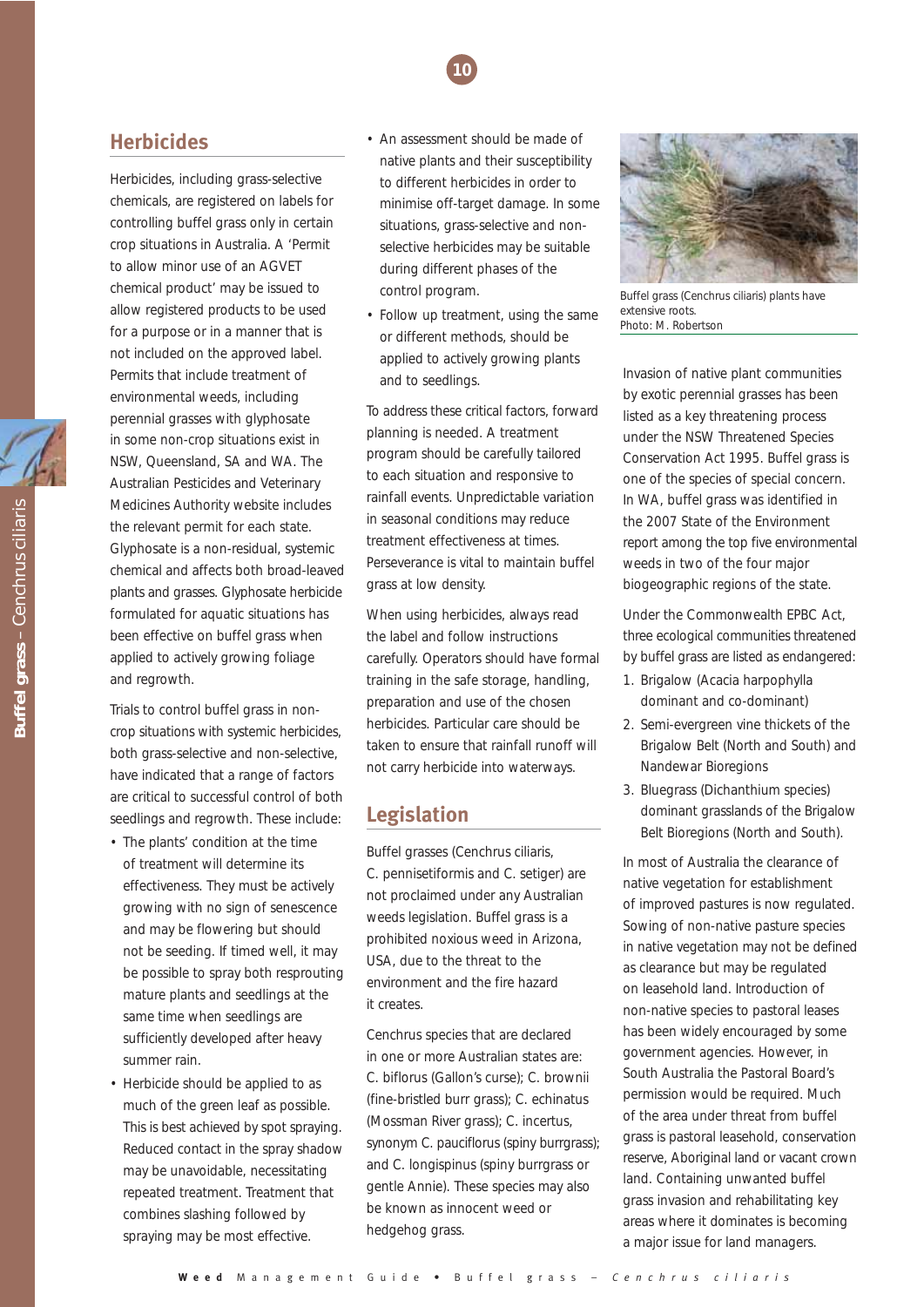



A drainage line in buffel grass (*Cenchrus ciliaris*) pasture on heavy clay alluvium near Springsure, central Queensland. Photo: D. Butler

## **Knowledge gaps**

Relatively few resources have been directed at assessing the long-term consequences for biodiversity, pastoralism and the human population from buffel grass invasion of vast areas of Australia. Maps of current distribution often lack sufficient detail for planning local or regional management. Knowledge of the long-term sustainability of buffel grass pastures in various climates and soils is lacking. Where buffel grass is already widely established, methods to minimise its spread, and to maintain diversity of native understorey and overstorey plant species and vegetation structure, are required. In vegetation where buffel grass is dominant, the nature of its impacts on native fauna (including invertebrates) and on soil nutrient cycles is largely unknown. Its potential distributional limits and the susceptibility of various native vegetation types to invasion under specific management regimes and future climate change are poorly understood.

The possibility that buffel grass roots exude chemicals that inhibit growth of other plant species needs to be investigated.

## **Acknowledgments**

Information and guide revision: M. Friedel, CSIRO; D. Butler, Qld EPA; S. van Leeuwen, WA DEC; J. Virtue, SA DWLBC; D. Agnew, SA Arid Lands NRMB.

Map: Australia's Virtual Herbarium, (*Cenchrus ciliaris*), via Royal Botanic Gardens Melbourne, Council of Heads of Australian Herbaria. www.rbg.vic. gov.au/cgi-bin/avhpublic/avh.cgi.

Case study: G. Dinham, Alice Springs Desert Park.

## **References and further information**

Clayton, W.D., Harman, K.T. and Williamson, H. (2006 onwards). GrassBase – *The Online World Grass Flora*. http://www.kew.org/data/grassesdb.html [accessed 08 November 2006; 15:30 GMT].

Cook, B.G., Pengelly, B.C., Brown, S.D., Donnelly, J.L., Eagles, D.A., Franco, M.A., Hanson, J., Mullen, B.F., Partridge, I.J., Peters, M. and Schultze-Kraft, R. (2005). *Tropical Forages: an interactive selection tool*. CSIRO, DPI&F(Qld), CIAT and ILRI, Brisbane, Australia. www.tropicalforages.info/

Dixon, I. R., Dixon, K. W. and Barrett M. (2002). Eradication of buffel grass (*Cenchrus ciliaris*) on Airlie Island, Pilbara Coast, Western Australia. *In* Veitch, C.R. and Clout, M.N. (eds.) *Turning the tide: the eradication of invasive species*. IUCN SSC Invasive Species Specialist Group. IUCN, Gland, Switzerland and Cambridge, UK. Pp 92-101. http://www.issg.org/database/species/ reference\_files/TURTID/Dixon.pdf

Environment Protection Authority (2007). *State of the Environment Report*. Western Australia 2007. http://www.soe.wa.gov.au/report/ biodiversity/weeds

Friedel, M., Puckey, H., O'Malley, C., Waycott, M., Smyth, A., Miller, G. (June 2006). *Buffel grass: both friend and foe. An evaluation of the advantages and disadvantages of buffel grass use, and recommendations for future research*. A report to the Desert Knowledge Cooperative Research Centre on the dispersal, impact and management of buffel grass (*Cenchrus ciliaris*) in desert Australia. http://www.desertknowledge crc.com.au/publications/downloads/ DKCRC-Report-17-Buffel-Grass.pdf

Greenfield, B. (2007). *SA Arid Lands buffel grass management plan, DRAFT*. South Australian Arid Lands Natural Resource Management Board.

Harden, G. (1993). *Flora of NSW*. Volume 4. NSW University Press.

Humphreys, L. R. (1967). Buffel grass (*Cenchrus ciliaris*) in Australia. *Tropical Grasslands* 1:123-134.

Lawson, B.E., Bryant, M.J. and Franks, A.J. (2004). Assessing the potential distribution of buffel grass (*Cenchrus ciliaris L*.) in Australia using a climate–soil model. *Plant Protection Quarterly* 19(4):155-163.